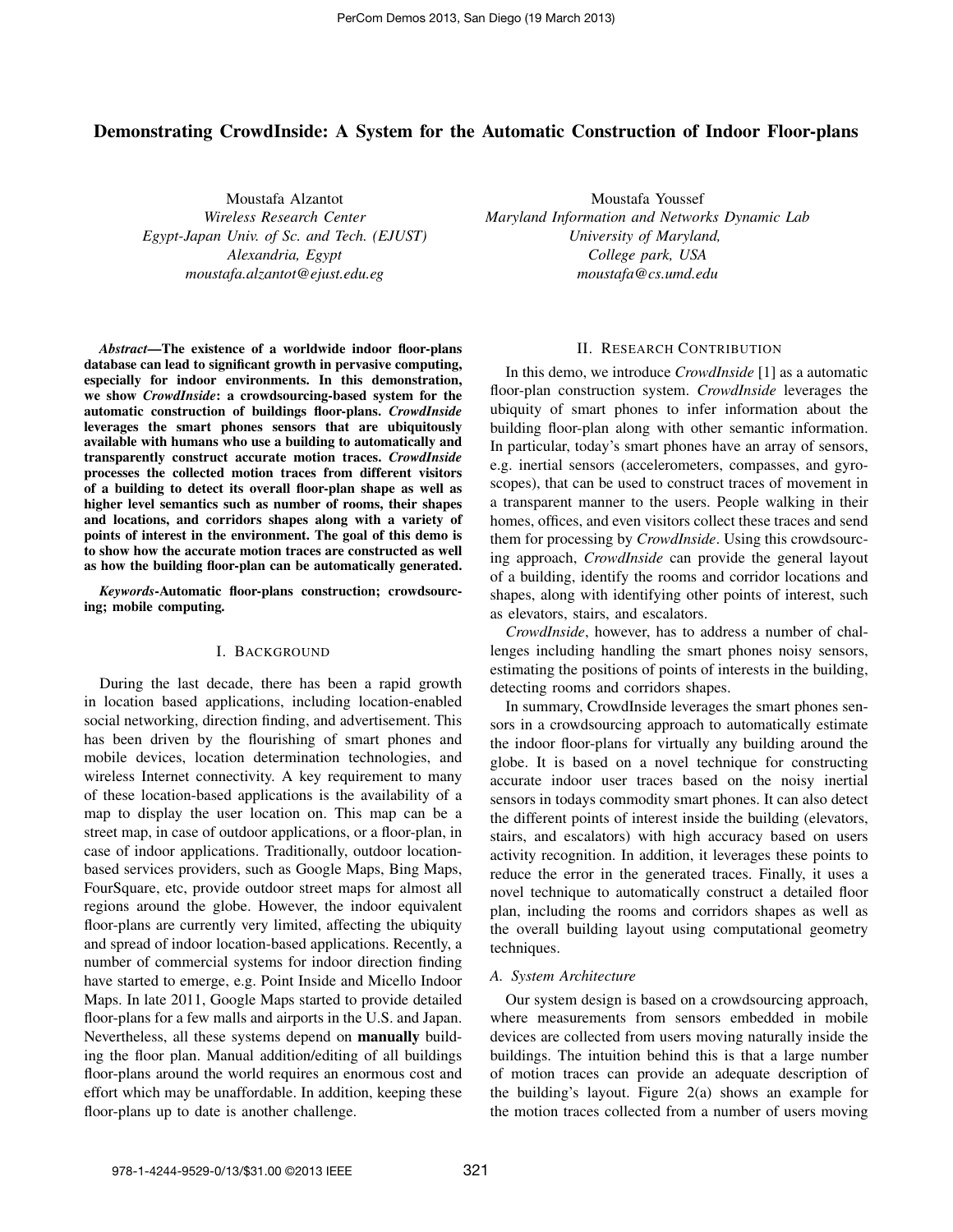

Figure 1. *CrowdInside* system architecture.

inside a building. As the number of traces increases, we get a better idea of the building layout. *CrowdInside* employs further processing to provide more semantic information, such as separating rooms and corridors, points of interest (such as elevators, stairs, escalators, etc).

Figure 1 shows our system architecture. The system consists of three main module: (a) the Data Collection Module is responsible for collecting measurements from users' devices, (b) the Traces Generation Module is responsible for generating accurate motion traces based on employing the points of interest for error resetting and (c) the Floor-plan Estimation Module that separates the corridors from the rooms and detects the rooms boundaries.

In the next two subsections, we give more details on the Motion Traces Generation module and the Automatic Floorplan Construction module.

# *B. Motion Traces Generation*

In order to obtain accurate motion traces from users moving inside the building we employ the dead-reckoning approach described in [2] and its extensions for error resetting [3]. Each trace consists of a sequence of (time-stamp, location, and measured Wi-Fi RSSIs) tuples.

# *C. Automatic Floor-plan Construction*

Once accurate motion traces are collected from different users, the goal of this module is to estimate the building floor-plan. There are two levels of details that can be



Figure 2. Construction of the overall building floor-plan from multiple motion traces (a). The grey area in subfigure (b) represents the estimated floor-plan shape.

obtained: (1) the overall shape and (2) the room-corridors details.

*1) Overall Floor-plan Shape:* This level of detail provides a black and white occupancy map of the building. In particular, areas where users move represent walkable area (black) and areas free of users' traces represent blocked area (white).

We have found that alpha shapes[4] (The  $\alpha$ -shape is a generalization of the concept of the convex hull (for  $\alpha = 0$ ) can be effectively used to capture the building shape with high accuracy.

Figure 2(b) shows the  $\alpha$ -shape of the points corresponding to the traces in Figure  $2(a)$ .

*2) Detailed Floor-plan:* To further obtain more details about the building internals, we apply a number of processing steps on the collected traces to discover the distinct rooms, corridors, and room doors. These include traces segmentation and filtering, segments classification into rooms and corridors, segments clustering to obtain rooms boundaries, and final shaping and labeling.

Segmentation and filtering: The first step in our approach is to break the continuous motion traces into segments. Segments are straight parts of the trace that are separated by either turns or pauses (periods of inactivities). In particular, consecutive segments are separated by significant changes in the direction of motion (we have chosen the threshold to be 45°). The intuition is that a segment will be inside the same area (corridor/ room/ hall). Figure 3(a) shows how a sample trace has been broken into 10 segments (each segment shown in a different color). We also filter the segments by excluding short segments in terms of both time and/or distance as we found that those segments are not descriptive.

Segments classification: The goal of this module is to identify the type of each segment as one of two categories: corridors or rooms. We use a standard tree-based classifier using the following features : average time spent per step in the segment, segment length, neighbor traces density). The